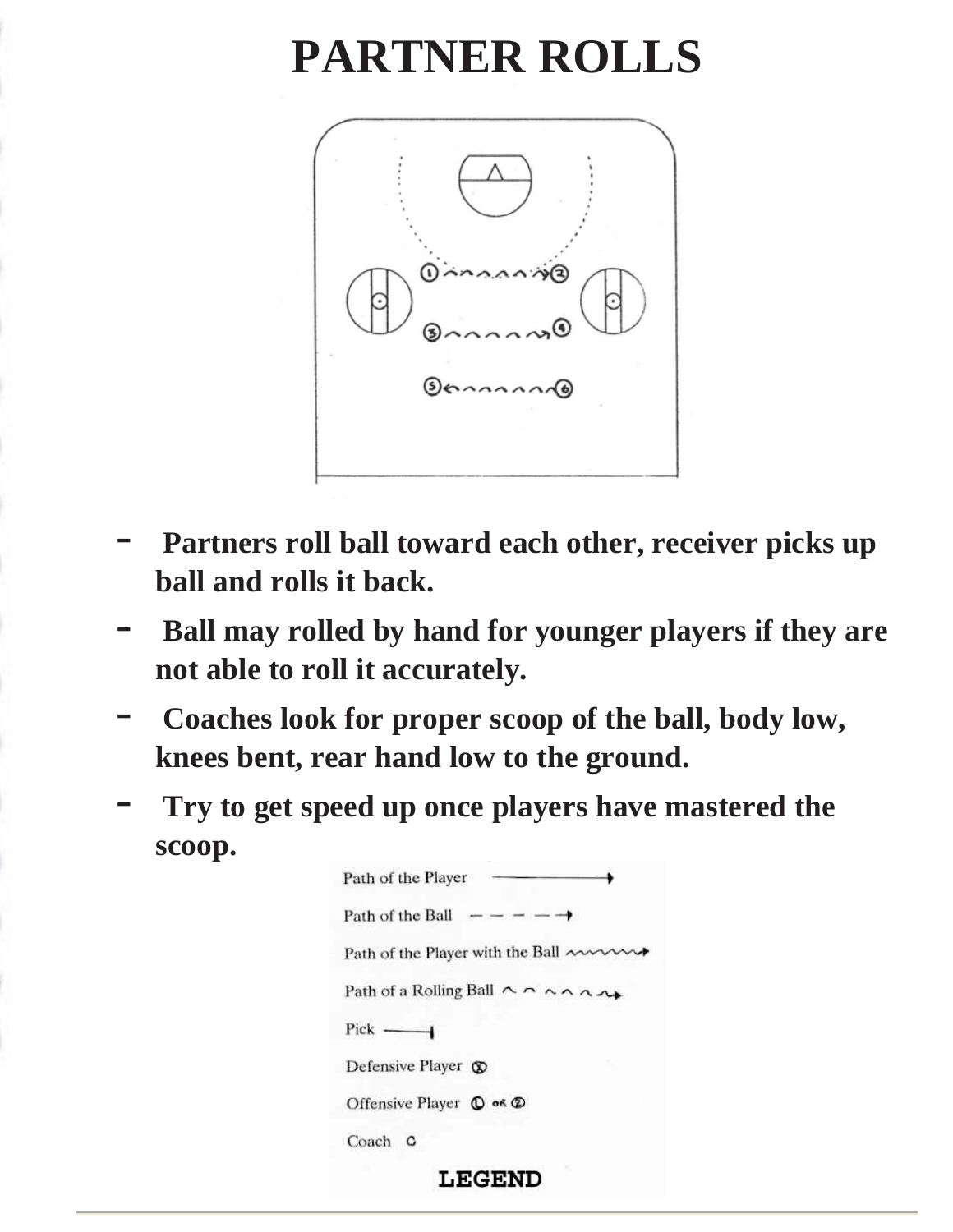#### **REBOUND DRILLS**



- **Player 1 runs towards boards and rolls ball against boards so it rebounds and moves to the back of the line.**
- **Player 2 runs towards rolling ball picks it up and rolls it again and heads to back of line.**
- **Player 3 gets Player 2?s rebound and the drill continues.**
- **Coaches look for players to get in front of the ball and control it before they send it back to the boards.**
- **Try to get speed up once players have mastered the scoop, players have to run at the ball.**
- **Progress to having players throw the ball against the boards rather than rolling it and increase the velocity of the throw as the players improve.**

| Path of the Player                                                 |
|--------------------------------------------------------------------|
| Path of the Ball $- - - - \rightarrow$                             |
| Path of the Player with the Ball www                               |
| Path of a Rolling Ball $\wedge \wedge \wedge \wedge \wedge \wedge$ |
| $Pick$ —                                                           |
| Defensive Player Co                                                |
| Offensive Player $\mathbb{O}$ or $\mathbb{O}$                      |
| Coach C                                                            |
|                                                                    |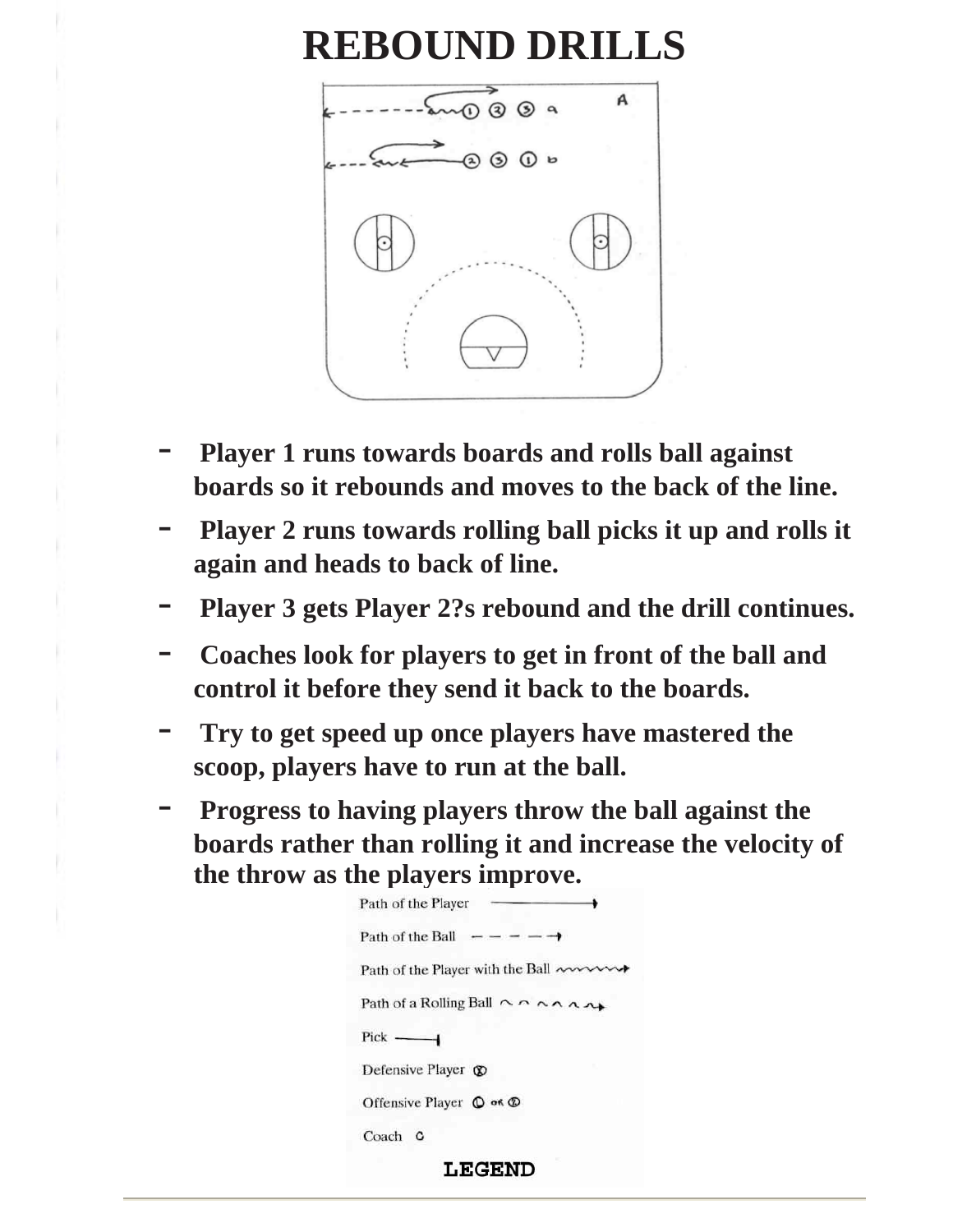### **STATIONARY PARTNER LOOSE BALL**



- **Small group of two or three players with 2 balls per group.**
- **Player 1 picks up closest ball, cradles it to the boards and puts it down.**
- **Player 1 picks up second ball at the boards and cradles it back to the line where it is placed on the ground.**
- Player 2 repeats the process.
- **Coaches try to get speed up, make sure players cradle with the top hand.**

| Offensive Player $\mathbb O$ or $\mathbb O$                        |
|--------------------------------------------------------------------|
| $Pick$ —<br>Defensive Player ®                                     |
| Path of a Rolling Ball $\wedge \wedge \wedge \wedge \wedge \wedge$ |
| Path of the Player with the Ball ~~~~~                             |
| Path of the Ball $- - - - \rightarrow$                             |
| Path of the Player                                                 |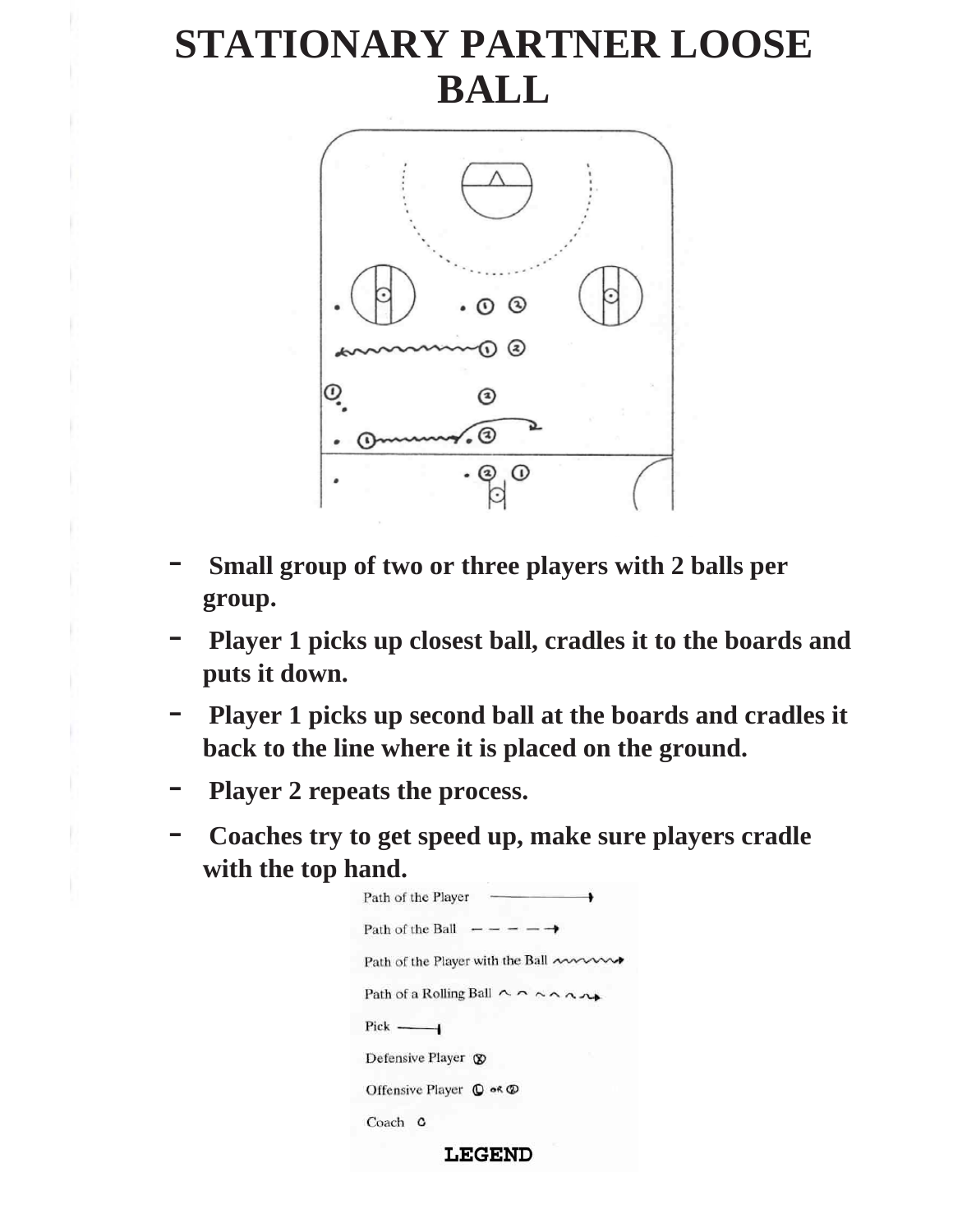### **ROLLING SHUTTLE DRILL**



- **Player 1 rolls the ball to player at front of the opposite line and runs to back of the opposite line.**
- **Player 2 runs towards rolling ball picks it up and rolls it to player at the front of the other line and heads to back of that line.**
- **Drill continues back and forth.**
- **Coaches look for players to get in front of the ball and control it before they send it back to the other line.**
- **Try to get speed up, players have to run at the ball.**

| Path of the Player                                                 |
|--------------------------------------------------------------------|
| Path of the Ball $- - - - \rightarrow$                             |
| Path of the Player with the Ball $\sim$                            |
| Path of a Rolling Ball $\wedge \wedge \wedge \wedge \wedge \wedge$ |
| Pick $\longrightarrow$                                             |
| Defensive Player $\circledR$                                       |
| Offensive Player $\mathbb{Q}$ or $\mathbb{Z}$                      |
| Coach<br>с                                                         |
|                                                                    |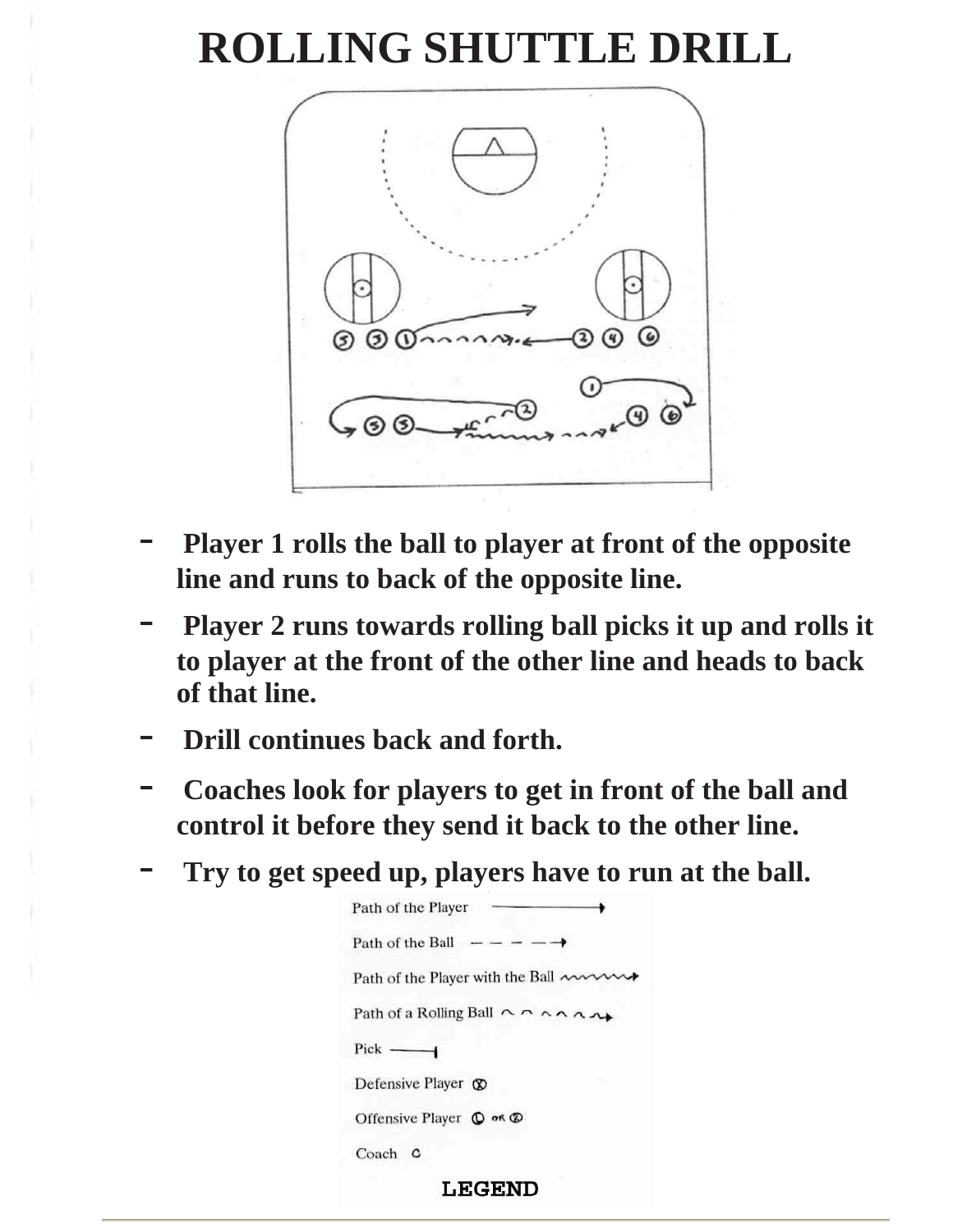### **HEAD START**



- **Coach rolls ball into corner.**
- **Player 1 has a 5? ? 6? head start on Player 2.**
- **Both players race into corner for the ball.**
- **Coaches stress concentration, and control on the part of the trailer, making sure he doesn?t crash the first man into the boards.**
- **You can incorporate a shot into this drill after players get the idea.**

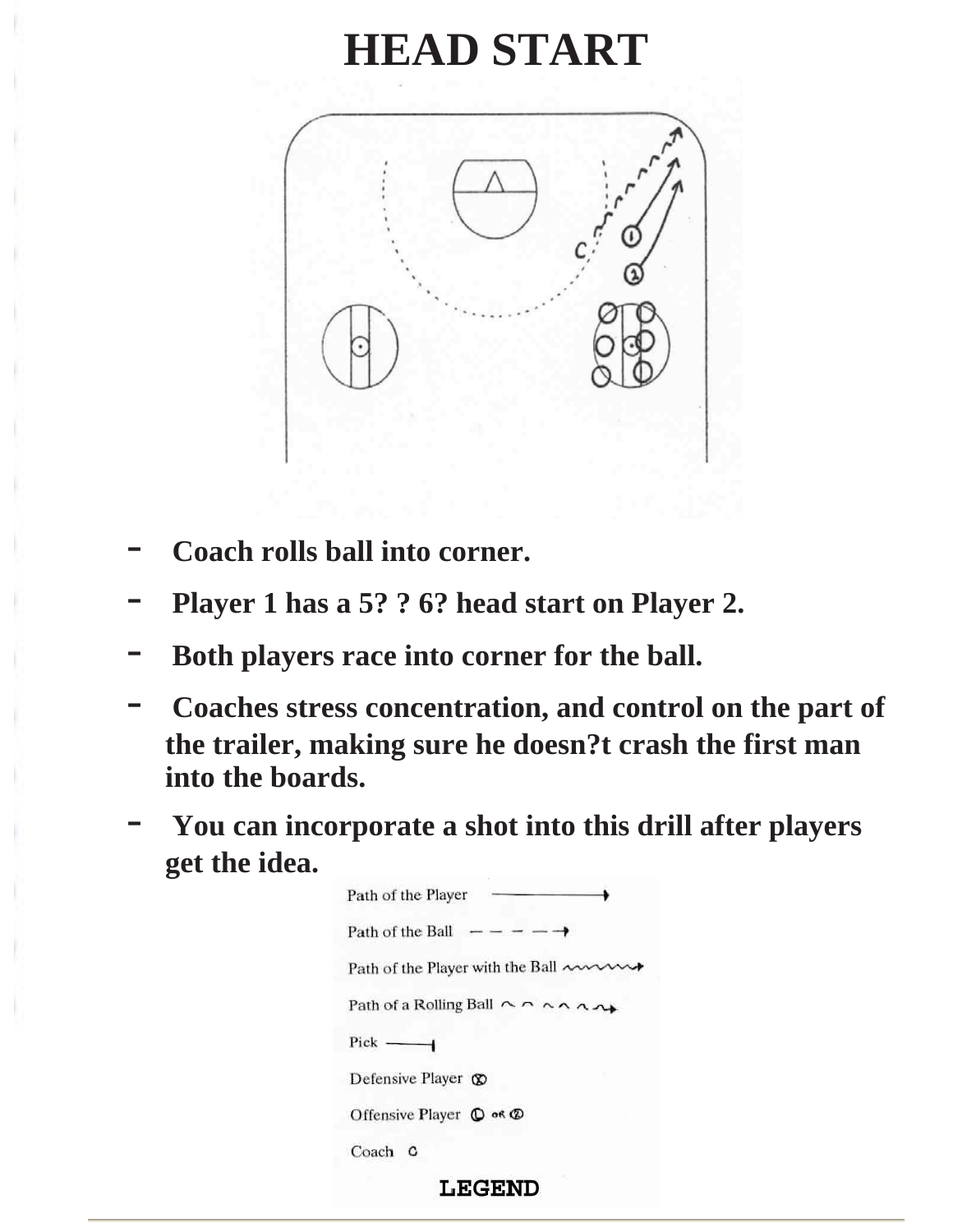## **STATIONARY LOOSE BALL SHUTTLE**



- Player 1 picks up the ball and carries to the front of the **opposite line and places it down.**
- **Player 2 is doing the same thing towards the other line.**
- **Drill continues back and forth.**
- **Coaches look for good cradle and heads up, drill should be full speed.**

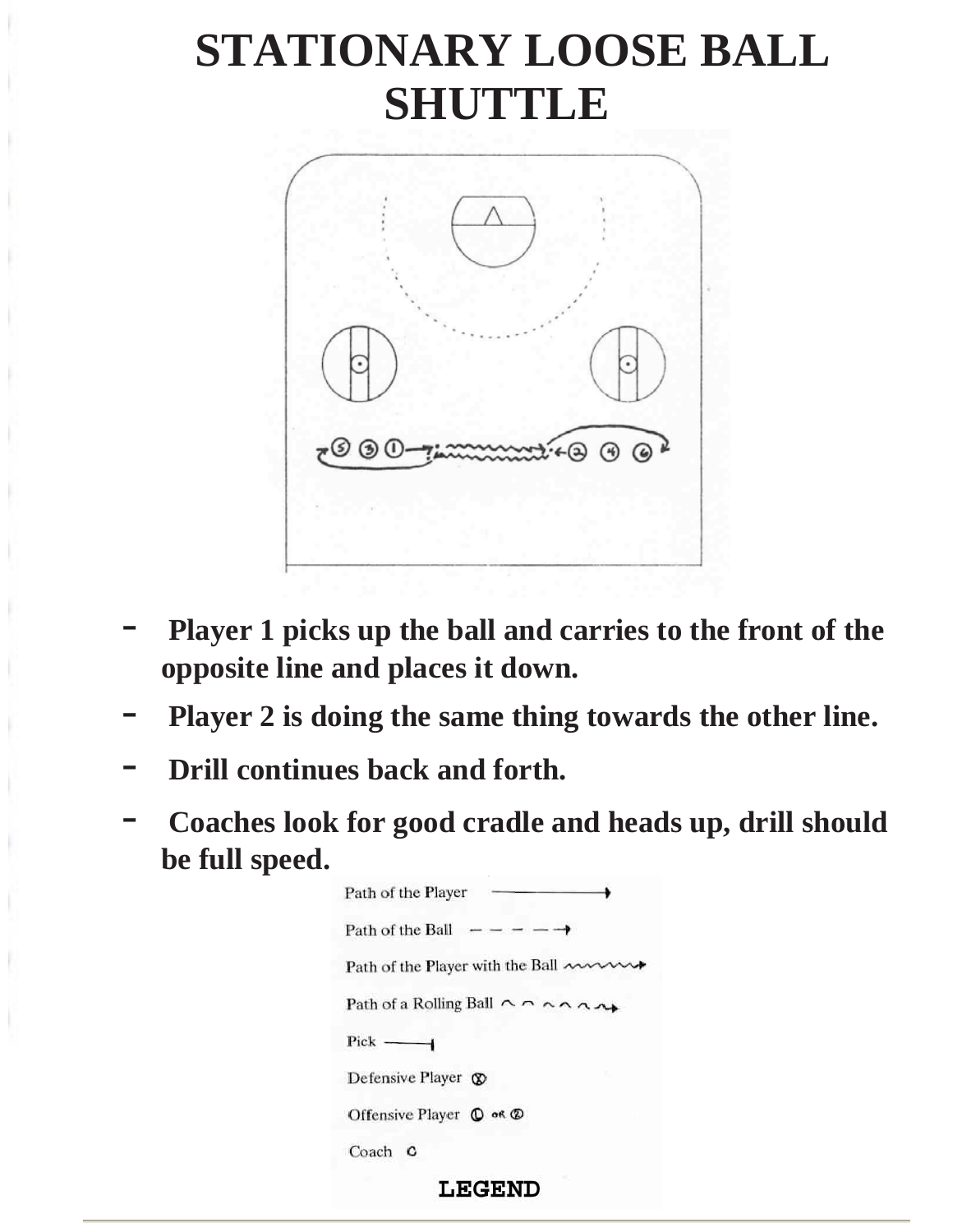## **STAGGERED LOOSE BALL SHUTTLE**



- Player 1 rolls ball forward.
- **Player 2 moving out, picks up ball and delivers a pass to Player 5 and sprints to end of opposite line.**
- **Player 5 repeats drill with Player 6 (as in diagram b) .**
- **Change Player 1 and Player 5 regularly.**

| Path of the Player                                                 |
|--------------------------------------------------------------------|
| Path of the Ball $- - - - \rightarrow$                             |
| Path of the Player with the Ball $\sim\sim\sim$                    |
| Path of a Rolling Ball $\wedge \wedge \wedge \wedge \wedge \wedge$ |
| $Pick$ —                                                           |
| Defensive Player $\circledR$                                       |
| Offensive Player $\mathbb O$ or $\mathbb O$                        |
| Coach C                                                            |
|                                                                    |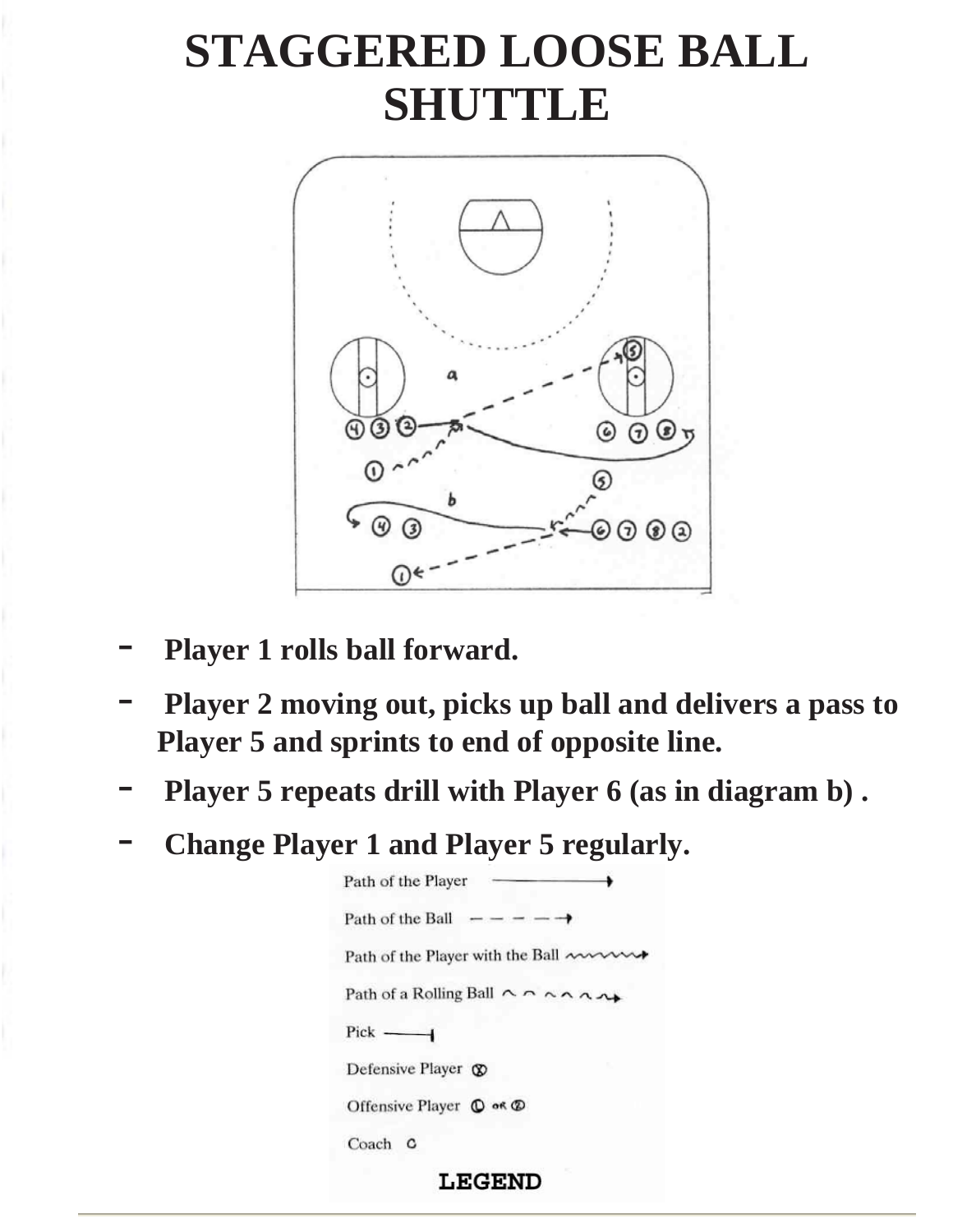## **PIVOT SHUTTLE**



- **In turn each player sprints out, picks up ball, pivots with ball, places it back on the floor and then sprints to the end of the opposite line.**
- **Opposite side the first player in line races to the ball as soon as the previous player places it down.**

Path of the Player Path of the Ball  $- - - - \rightarrow$ Path of the Player with the Ball mum Path of a Rolling Ball  $\land \land \land \land \land \land \land \land$  $Pick$  — Defensive Player ® Offensive Player  $\mathbb O$  or  $\mathbb O$ Coach C